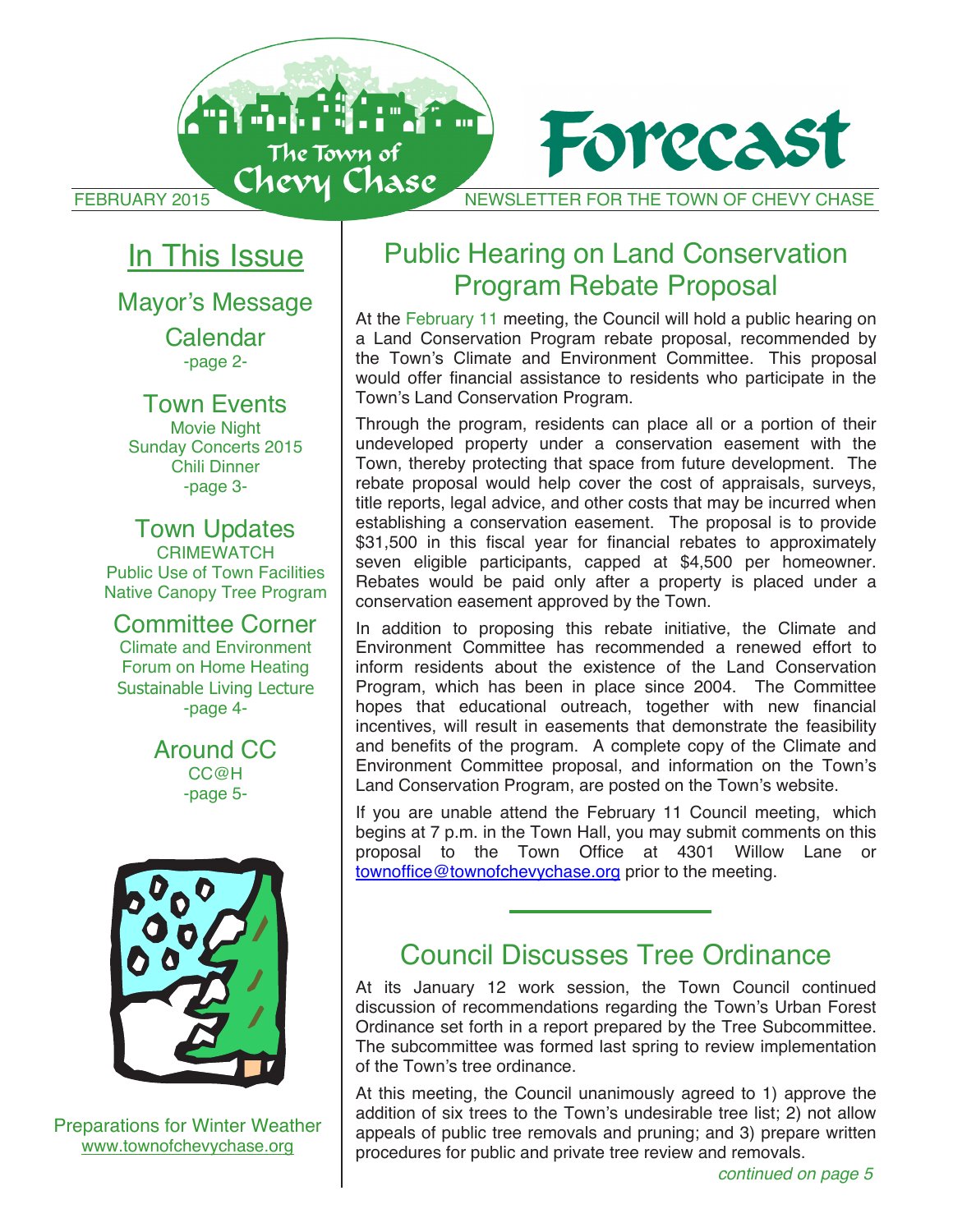# A Message from Mayor Kathy Strom

Our neighbors have contributed their time and talents in numerous ways, and many have been recognized for their accomplishments. While it would not be possible to identify all who deserve recognition, I want to let residents know about a former Town Mayor who was recently honored for his service as mayor of one of America's great cities, Indianapolis, from 1976 until 1992. Earlier this year, a green space in Indianapolis was named "Hudnut Commons" in honor of our own Bill Hudnut. We congratulate Bill on this honor and his achievement.

Getting to know the interesting, talented and good people in our Town is one great part of living here. Our Town events provide a great opportunity to spend time with neighbors and get to know them better. We hope that you will join us for one of our upcoming concerts this winter, at our annual Chili Dinner, or at one of the Climate and Environment events.



Thursday, February 5 - Community Relations Committee, 7 p.m. Sunday, February 8 - Concert, 3 p.m. Tuesday, February 10 - Climate and Environment Committee, 7 p.m. Wednesday, February 11- Council Meeting, 7 p.m. Thursday, February 12 - Public Services Committee, 7 p.m. Friday, February 13 - Movie Night for Families, 6 p.m. Monday, February 16 - Presidents' Day - Town Office closed Monday, February 16 - Long Range Planning Committee, 7 p.m. Tuesday, February 17 - Land Use Committee, 7 p.m. Sunday, February 22 - Chili Dinner, 5:30 p.m., CCES Saturday, February 28 - Climate and Environment Committee Event, 3:30 p.m.

# Town Solicits Feedback on "Greenway" Concepts

Town residents are encouraged to review and provide feedback on new concept plans proposed by the Town for an expanded "greenway" as part of the Bethesda Downtown Plan. These plans propose converting the two parking lots adjacent to the Town along 46<sup>th</sup> Street into public park areas and extending green space down to St. John's Church. The concepts, prepared by Town consultants, are posted on the Town's website.

At its January 12 work session, the Town Council reviewed and approved sharing these concept plans with the community and with County staff. Town representatives have met with Park and Planning officials who seem receptive to the proposals and have expressed interest in exploring these concepts in more depth.

We would like to hear what you think about the proposed plans and encourage you to submit your comments by February 12. Comments may be submitted to townoffice@townofchevychase.org. The staff draft of the Bethesda Downtown Plan is expected to be released in April 2015, followed by public hearings by the County Planning Board and County Council.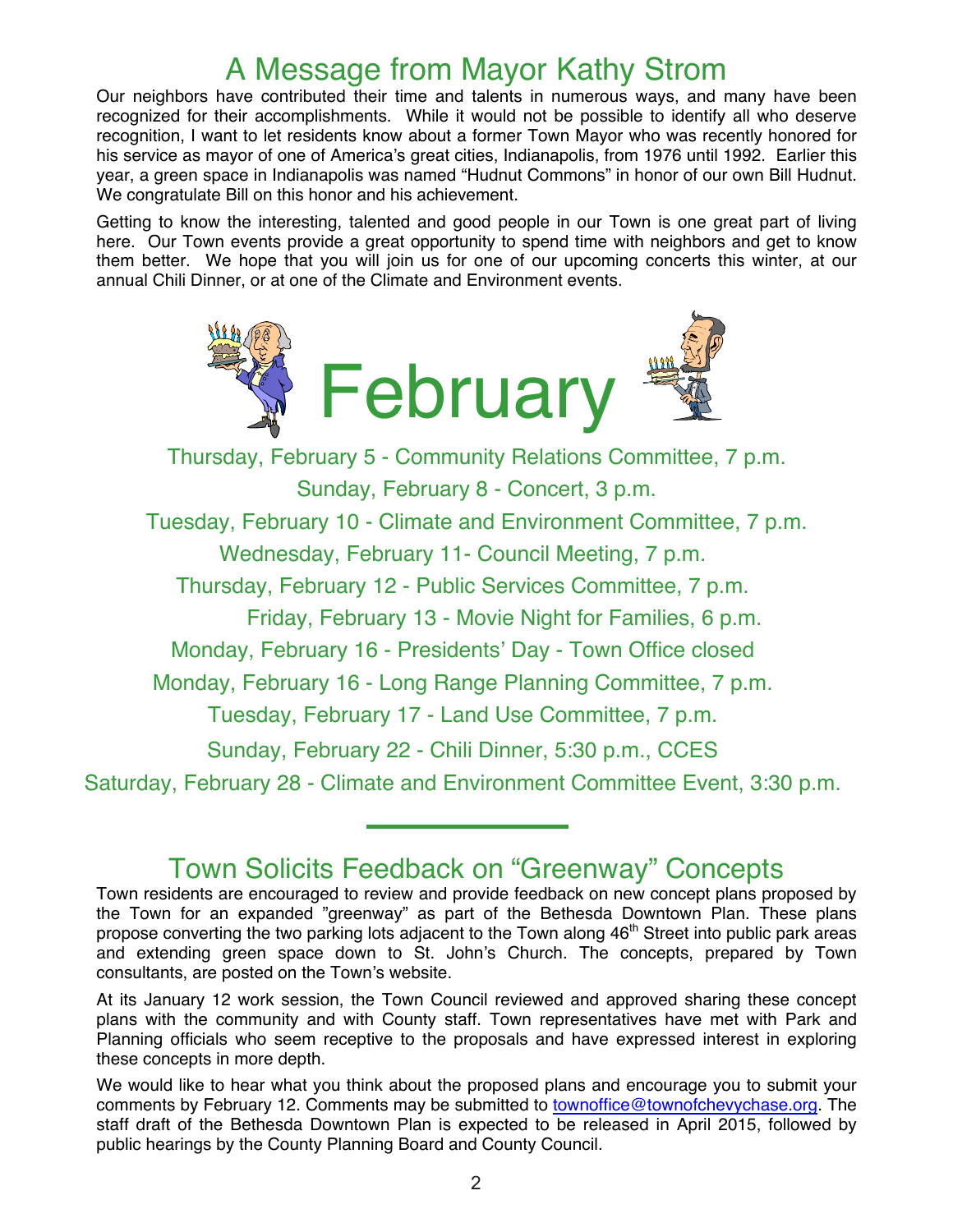# **Town Events**

## Movie Night for Families Friday, February 13, 6 p.m., Town Hall



*Wreck-It Ralph* is the film selected for Movie Night for Families on Friday, February 13 at 6 p.m. in the Town Hall. Equally entertaining for both kids and parents, *Wreck-It Ralph* is a clever, colorful adventure built on familiar themes and joyful

nostalgia. Please arrive right at 6 p.m. to get a slice of pizza and a bag of popcorn before the movie starts. Space is limited. Please RSVP to the Town Office at 301-654-7144 or Space is limited. Please RSVP to the Town Office at 301-654-7144 or townoffice@townofchevychase.org. Parents must accompany their children.

# Sunday Concerts 2015

Please RSVP by email at *townoffice@townofchevychase.org* or by phone at 301-654-7144 if you would like to attend one or more of the Town concerts.

### Karin & Mike Kelleher - Jazz -– Classical Fusion Sunday, February 8, 3 p.m. Town Hall

Town residents Karin and Mike Kelleher join fellow musicians to perform a unique mix of jazz and classical styles in the Town Hall. The ensemble includes a string quartet of violins, viola and cello along with an acoustic bass, drum, guitar and singer.

#### Simple Gifts - Learn to Play the Ukulele Sunday, March 8, 3 p.m., Town Hall

Simple Gifts shares its musical talents and teaches Town residents (children 8 and up and adults) how to play the ukulele. Participants learn two to three cords and the basics of strumming and fingerpicking and will perform as the opening act for the concert that follows the workshop.

## Simple Gifts - Traditional Folk Tunes

#### Sunday, March 8, 4 p.m., Town Hall

Two women plus twelve instruments equals one good time when Simple Gifts performs for Town residents. Playing fiddle, mandolin, banjo, recorders, bowed psaltery, hammered dulcimer, baritone fiddle, guitar and percussion, Simple Gifts puts its own distinctive stamp on traditional folk tunes.

# Annual Chili Dinner plus Ice Cream Sundae Bar Sunday, February 22, 5:30 - 7 p.m., CCES

The Community Relations Committee is pleased to continue the tradition of hosting the Town's  $21<sup>st</sup>$ Annual Chili Dinner at Chevy Chase Elementary School. There will be a special table for our

senior residents, basketball for teens, and a magician to entertain our Am event for all ages! youngest residents. Chili (meat and vegetarian) will be provided by Hard Times. The Ice Cream Sundaes were such a good addition to

the menu last year that we will be scooping them again this year. To continue the Town's support of Manna Food Center, residents may make a cash donation or write a check payable to Manna Food Center to help needy individuals and families in Montgomery County, which you can drop in the box we will provide at the dinner. This event is very popular, so please RSVP to 301-654-7144 or townoffice@townofchevychase.org by Wednesday, February 18.

## The Six O'Clock Scramble

### Save the Date - Sunday, March 22, Town Hall

Aviva Goldfarb, author of *The Six O'Clock Scramble,* will demonstrate recipes for preparing healthy and quick no-cook dinners for busy families and strategies for making family dinners happen more often. Tasting samples will be shared during the demonstration at the Town Hall, so plan to return home reenergized about tackling dinner challenges. More details in the March FORECAST.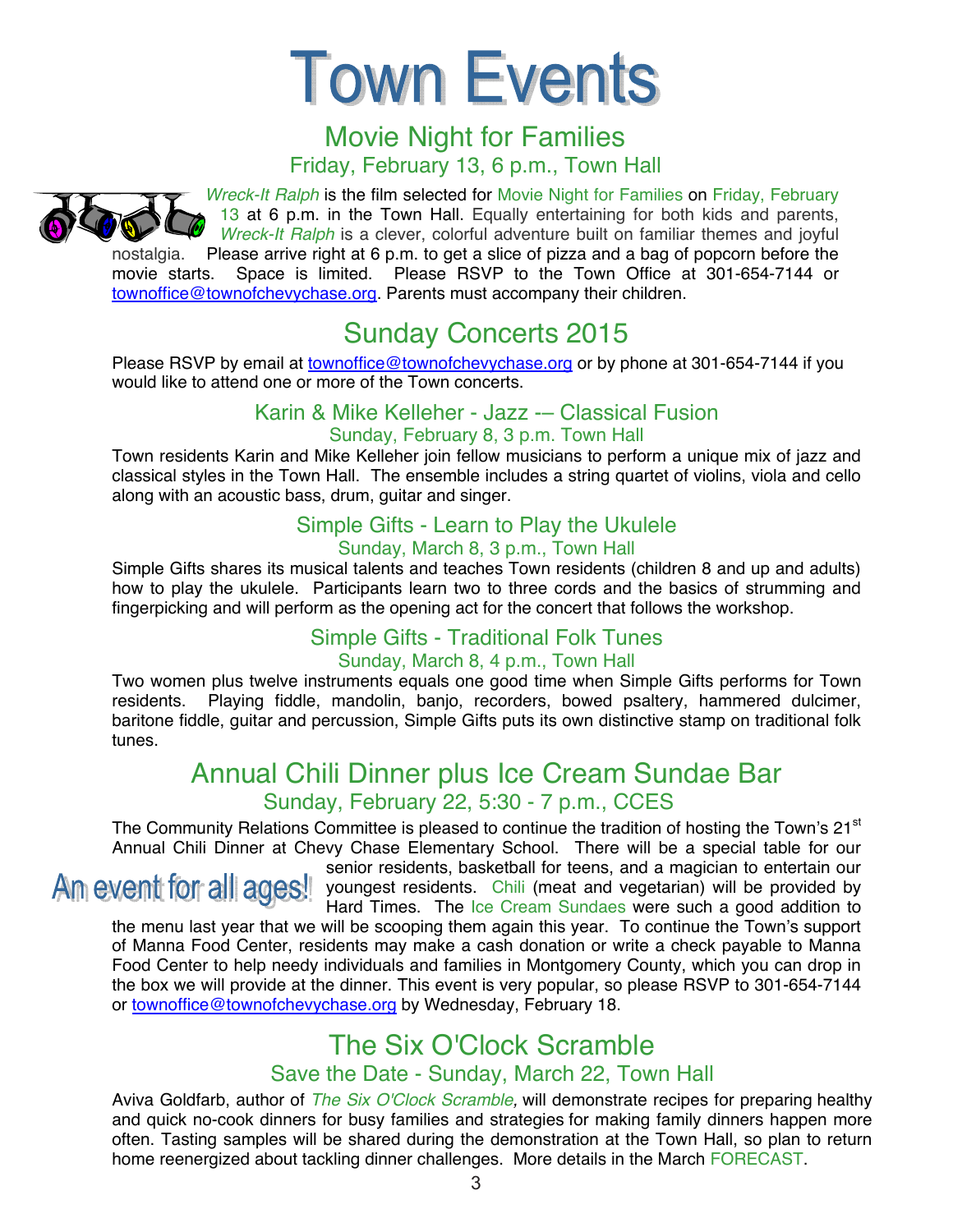

#### **CRIMEWATCH**

Please report all suspicious activity and crimes to the Montgomery County police at the nonemergency number 301-279-8000. For emergencies or crimes in process, call 911. Any information you can give to the police about criminal or suspicious activity in Town will help to make us safer. After you have contacted the police, please call the Town Office at 301-654-7144 with the information so we can update our records.

#### Tot Lot at the Lawton Center Playground

The Town Council recently approved \$25,000 to purchase and install a "tot lot" at the Lawton Center playground in response to resident interest in play equipment designed for 2-5 year olds. Town staff is working with the Community Relations Committee and Land Use Committee to research equipment options and costs. The playground improvements are anticipated to be completed by late spring.

#### Native Canopy & Street Tree Plantings

The Town is in the process of preparing the spring tree planting list. If you have a spot in your yard suitable for a canopy tree, you may want to take advantage of the Town's Native Canopy Tree Planting Program. Under this program, the Town will purchase and install a canopy tree on your property at no cost to you. Residents are responsible for the long-term care of the tree once installed. You also may request a tree to be planted along the street in front of your home. If you would like to request a tree, please contact the Town Office at townoffice@townofchevychase.org or 301-654-7144, or visit the Town website.



## Climate and Environment Committee Hot Stuff! Forum on Home Heating Saturday, February 28, Town Hall, 3:30 to 5:00 p.m.

Amidst this winter's snow and ice, are you dreaming of escaping to warmer weather? How about instead staying warm and cozy in your home in Chevy Chase, while improving your home's energy efficiency, reducing your utility bills, and lowering your greenhouse gas emissions?

The Climate and Environment Committee will present a program on Hot Stuff: Cost-Effective Options for Improving Your Home's Heating Systems. We'll discuss both low-cost, immediate steps that any homeowner could pursue, and other more significant actions that might be worthwhile in some circumstances, such as when a major component of your heating or cooling system needs replacement.

Come join your neighbors at this discussion. Beverages and cookies will be provided. RSVP by Thursday, February 26 to the Town office at 301-654-7144 or townoffice@townofchevychase.org so that we'll know roughly how many attendees to expect.

## Sustainable Living Lecture Series Thursday, February 26 7:30 p.m., Chevy Chase Village Hall

Congressman Chris Van Hollen inaugurates the Sustainable Living Lecture Series. He will be speaking on new initiatives at the state and federal levels to cut back on CO2 emissions and what communities can do to lower their carbon footprint. The Climate and Environment Committee encourages Town residents to attend the lecture. Come a bit early for coffee. RSVP to Melissa Wyak (cov@montgomerycountymd.gov) or 301-654-7300, if you plan to attend.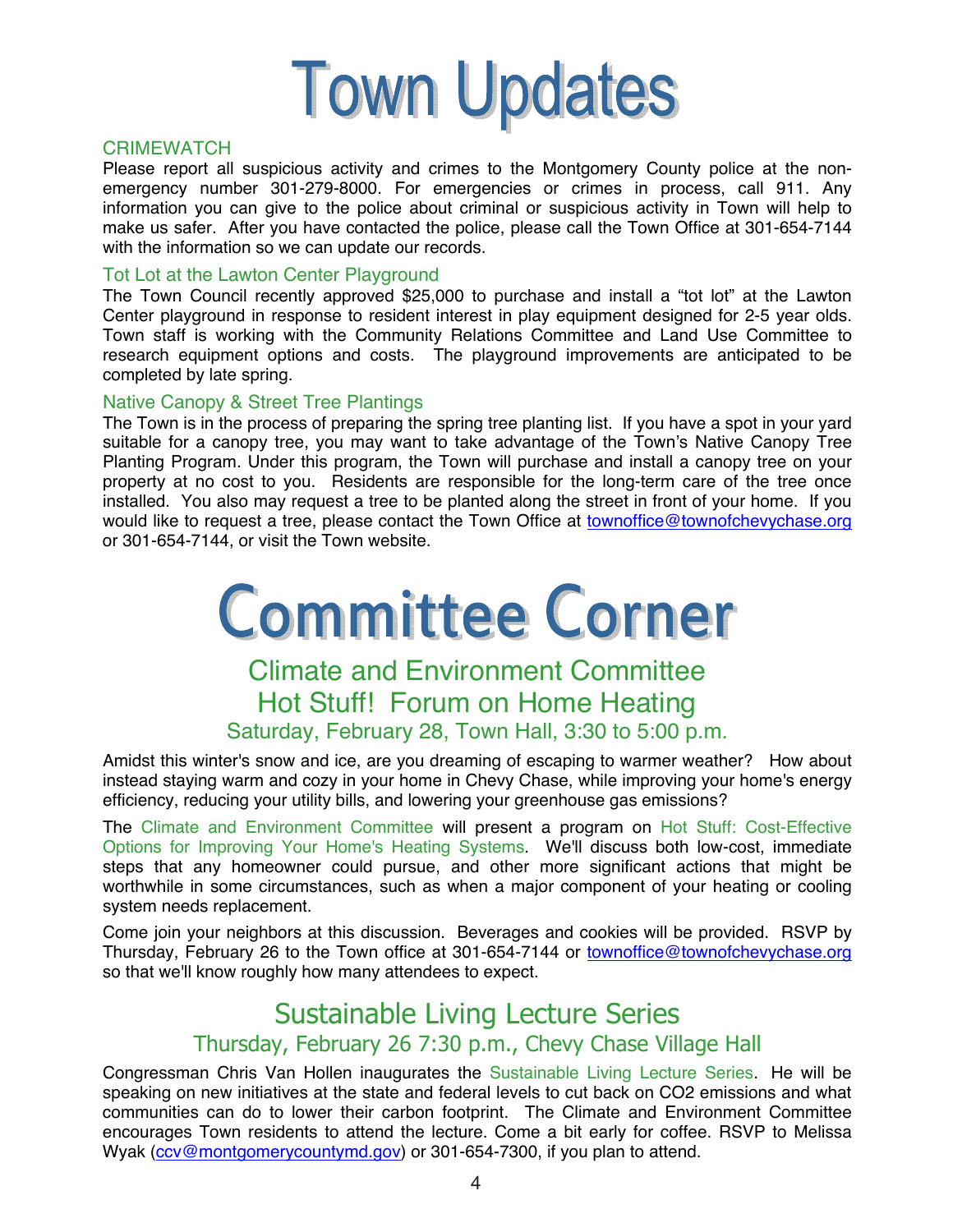# **Around and About Chevy Chase**

## CC@ H Invites You To Come In From The Cold!

As the old song goes, "baby it's cold outside", but Chevy Chase At Home has just what you need to warm up. You're invited to Take Tea with the Ambassador on Tuesday, February 17 from 2 to 4 p.m. at the Chevy Chase Village Hall. William Bodde, Jr. is a career member of the Senior Foreign Service who served in various diplomatic posts in Austria, Sweden and Germany, as well as several different posts within the State Department. He was appointed United States Ambassador to Fiji,Tonga,Tuvalu, and Kiribati in 1980 and Ambassador to the Marshall Islands in 1990. Join Mr. Bodde for tea and an informal chat about the day-to-day realities of an ambassador's life - traveling, adjusting to new cultures, entertaining, forging friendships and engaging trust.

On Thursday, February 12 from 10 to 11:30 a.m. come in from the cold and join the Brunch Bunch at the Olympia Cafe on Brookville Road. CC@ H has a table -- sometimes several -- and you just drop in, buy a cup of something warm, and pull up a chair. It's always fun and a great way to get together with old friends and make new ones!

You might also like to warm up with one of our fitness classes. Zumba Gold, jointly sponsored by CC@ H and Chevy Chase Village, meets Wednesdays from 11:45 a.m. to 12:45 p.m. at the CC Village Hall. The eight-week session started January 21, but drop-ins are welcome if space is available. The drop-in fee is \$14 for CC@ H Members, Friends and Chevy Chase Village residents and \$16 for the general public.

Gentle Seated Pilates & Balance classes meet on Wednesday mornings from 10:30 to 11:30 a.m. or on Friday afternoons from 2:30 to 3:30 p.m. at the Chevy Chase United Methodist Church. These eight-week sessions also started in January and fill up fast, so if you are interested in joining one of them or Zumba Gold, call the CC@ H office at 301-657-3115 or visit our website at www.chevychaseathome.org.

## *Discussion of Urban Forest Ordinance continued from page 1*

The six trees added to the undesirable tree list are those recommended by the Town arborist given their maximum mature height of under 35 feet. The specific trees are Crabapple, Crepe Myrtle, Dogwood, Flowering Cherry, Eastern Redbud and Japanese Maple. The Council decided against allowing appeals of public tree removals and pruning after learning of the judicious procedures employed by the Town arborist in evaluating public tree health and determining appropriate remedial action. Specifically, the Council was satisfied with the review process used by the Town to determine hazardous conditions in public trees. Also, during the meeting, the Council expressed some concern with the lack of public understanding about the Town's tree review and removal procedures, and directed staff to develop standard operating procedures to provide additional information and clarification.

The Tree Subcommittee report and related documents are on the Town's website for review. The Council would like to thank the subcommittee for their hard work in preparing the report. For more information, please contact the Town Office at 301-654-7144.

## Town Teen List

The Town maintains a list of Town Teens who are available for a variety of jobs, including baby-sitting, pet-sitting and yard work. If you would like the list emailed to you, please call the Town Office at 301-654-7144.